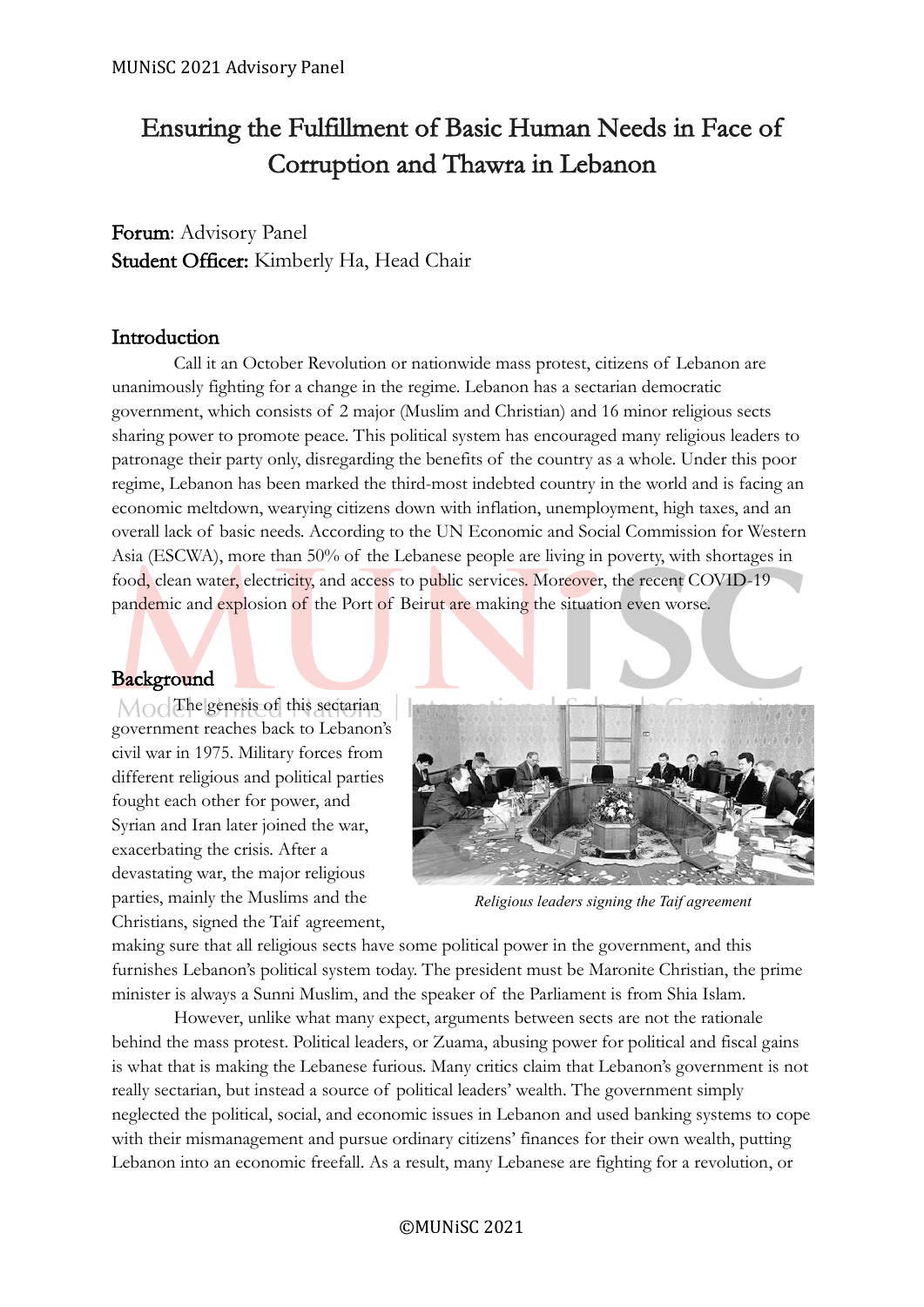Thawra, and some are even petitioning for complete elimination of sectarianism, emphasizing that such a government system only encourages corruption.

The list of corruption cases Lebanon is currently facing is huge, and most of them refer to Lebanon's corrupt political class. For instance, electricity for citizens was gone for several hours a day, because the rich business people who are associated with politics were getting their profits by asking the residents to pay more money for electricity. In addition, when there was a wildfire in October 2019, the government did not have a firefighting aircraft available because instead of preparing for such an emergency, they were busy collecting money in their pockets.

## Problems Raised

#### Economic Meltdown

Lebanon has a long-lasting government policy where the value of the Lebanese pound is attached to the US dollar. This policy was implemented by the government to connect with the world economy. However, this system became a big threat to the Lebanese economy in recent months.

Lebanon was already suffering from an economic meltdown due to the unstable sectarianism government and the influx of Syrian and Palestinian refugees. To make the matter worse, the coronavirus pandemic and the explosion of the Port of Beirut carried the economy even lower. Banks started to limit withdrawals, and citizens started to erupt into anti-government protests on the streets. Accordingly, there was a nationwide shortage of US dollars. To solve this issue, the central bank offered higher interest rates for larger deposits to sustain investments from wealthy investors and stabilize their economy. This method was later known as the Ponzi Scheme strategy.

 $\bigwedge_{\Omega}$  In the end, the Ponzi Scheme strategy only exacerbated the US dollar shortage, and the



*Lebanese people rushing into banks to change their currency to US dollars*

central bank halted giving out dollars to account holders. Simultaneously, the value of the Lebanese pound lost two-thirds of its original value, increasing market prices and affecting the lives of many citizens who used to alter between the two currencies. Now citizens left with the Lebanese pound, with almost no value, are living in poverty. They lack money to buy necessities such as food, water, sanitation, etc., and cannot keep up with their lives.

#### Famine

The ongoing economic fluctuation, nationwide revolution, and the coronavirus pandemic have struck Lebanon with a major food crisis. More importantly, the recent explosion at the Port of Beirut demolished the large grain silo, 15,000 metric tons of wheat, and the entry point of the essential food imports, making the lives of the citizens and refugees even harder. More than 3.7 million people in Lebanon are struggling to get an adequate amount of food, and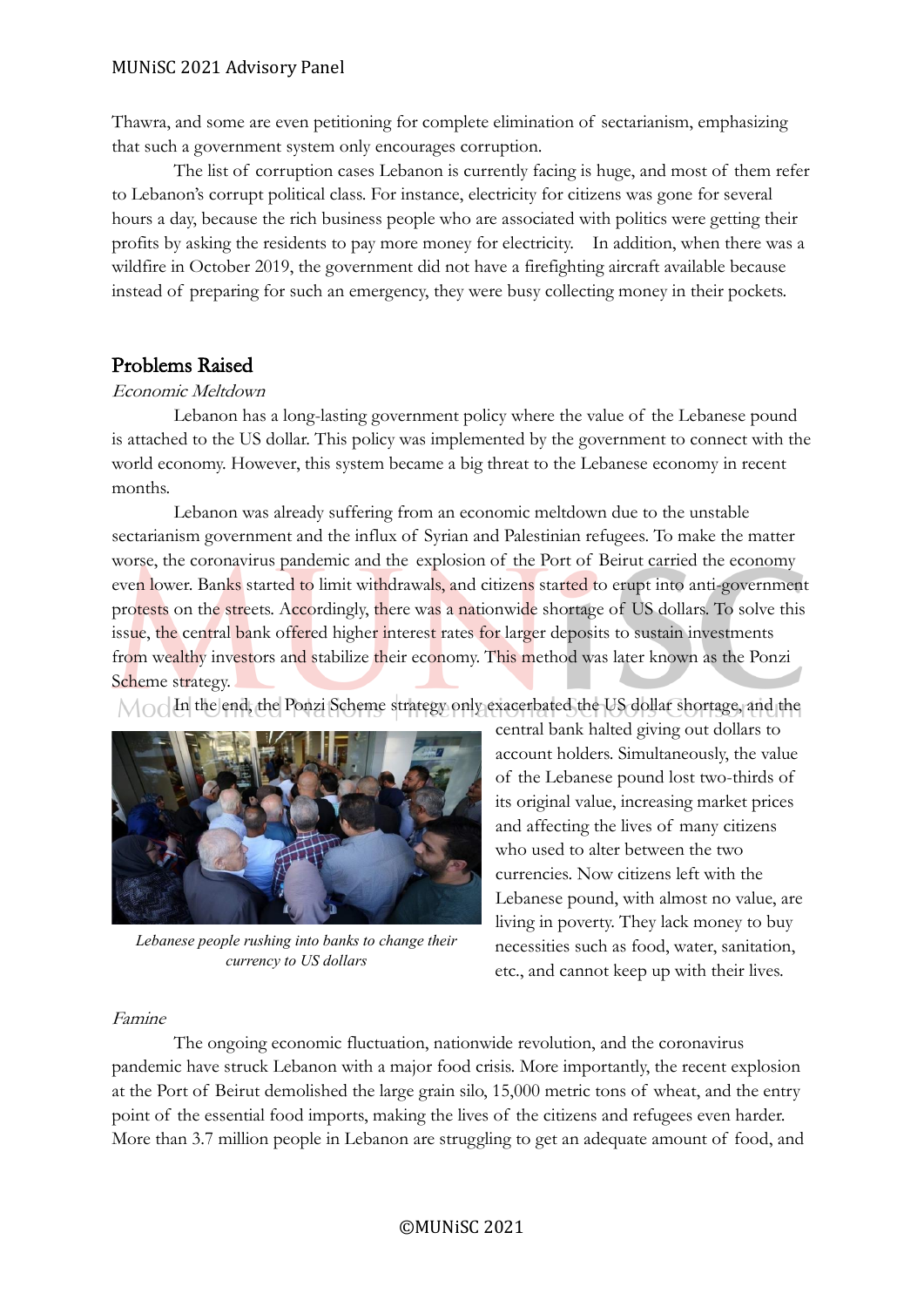the United Nations World Food Programme (WFP) estimates that by early September 2021, there would be over 5,000 poor families who need immediate food assistance.

Moreover, due to the economic inflation – where the Lebanese pound is falling in value and prices are rising – farmers do not have enough money to buy chemicals or seeds needed to harvest their crops. As a result, there is a greater shortage in food supplies, aggravating the famine.

#### Lack of Access to Water and Sanitation

After the explosion in Beirut, about 300,000 people were left with a lack of access to safe water and sanitation services. In addition, approximately 300 building's water tanks have been damaged. As COVID-19 cases continue to rise, the Lebanese need to have access to water and sanitation. However, Lebanon currently has poor water quality due to the garbage crisis caused by the government's lack of proper waste



*Polluted Litani River in Lebanon*

management. Moreover, economic inflation is causing the price of clean water and sanitation to rise continuously, taking up 15% of an average Beirut family's income on clean water. As a result, more and more Lebanese are becoming vulnerable to diseases, and the UNICEF recently reported that the COVID-19 cases would skyrocket in Lebanon if there are no immediate solutions to this issue.

## **Model United Nations | International Schools Consortium** Electricity Crisis



*Lebanese people connected electric wires to the generator to fight for power to survive*

Lebanon is currently facing an acute power problem, especially in electricity. Lebanon was not able to supply 24 hour electricity to the citizens since their civil war, and the 6 million people living in Lebanon are now tired of the constant blackouts. This issue brought thousands of Lebanese out onto the streets and criticize the government for the under-investment in power plants.

Lebanon's electricity generation system is run by a Turkish company. However, due to the unstable

economy, the government has fallen way behind on their payments to the company. In addition, their contract with the Turkish firm expires in 2021, which makes it essential for the government to find new foreign investments to have an adequate amount of fuel to support their nation. Yet, Lebanon's government still failed to persuade any of the new or existing power stations to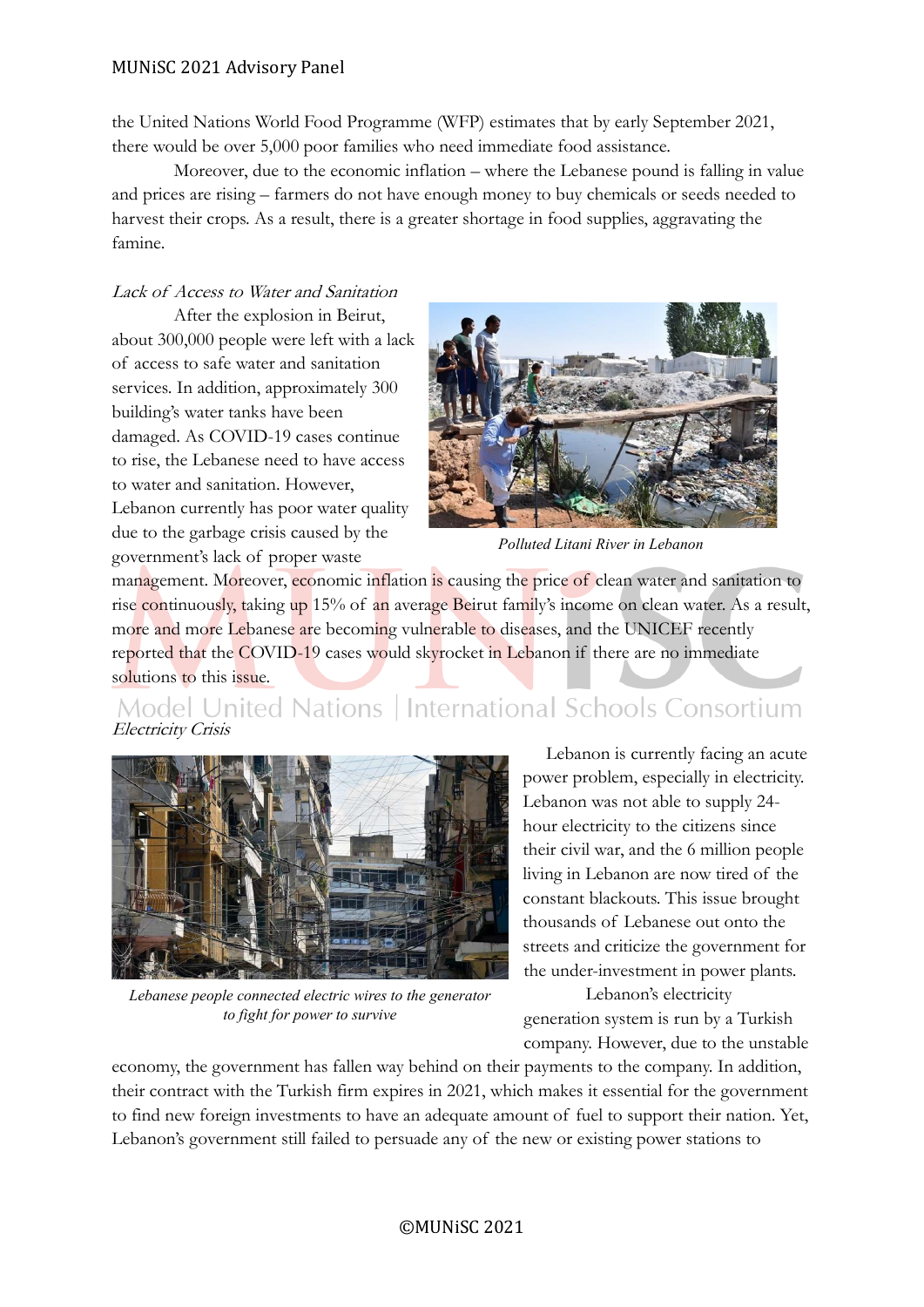supply them with power systems, and it looks like the electricity problem would become a lot worse.

#### The P5 Nations' Stances

#### China

In the past, the United States and other Western or Arab countries assisted Lebanon with great amounts of aid and money. However, as aids from these countries became scarce, Lebanon started to turn towards China for support.

Starting with the aid from China that came as soon as the coronavirus spread to Lebanon, the relationship between China and Lebanon got better and better. Approximately 80 percent of imports to Lebanon are from China, and these goods include electrical appliances, clothes, toys, furniture, food, etc. Many analysts and political experts believe that China is doing this primarily due to existing tensions between the US and China. By importing goods to Lebanon, the products made in the United States on the market are one by one replaced with items made in China, and this is extremely pestering the US, which has claimed that they are "taking all measures to contain China's influence."

#### United States of America

Since 2014, the United States assisted Lebanon with more than 4 billion dollars in total. They used this money to support them with economic and security needs. In addition, they also helped them with access to clean water and improved educational services. With these contributions, the United States expected Lebanon to come out of poverty and stabilize their economy. Yet, in the face of corruption and with no major changes in Lebanon, the United States claims that they would resist helping Lebanon unless they go through a reform that i effectively uses the aid given.

#### United Kingdom

Since 2011, the UK has aided Lebanon in building water and sanitation facilities. In addition, they provided education for 300,000 children and created jobs for the Lebanese communities. The UK also sent 5 million euros to Lebanon after the explosion on the Port of Beirut to help the victims of the massive eruption.

#### France

The French President Emmanuel Macron has agreed with the United Nations, World Bank, and the European Union to aid Lebanon with food, healthcare, education, and the restoration of the Port of Beirut. Additionally, Macron promised to not only aid Lebanon with the current emergency crisis but also help them with long-term recovery in their nation. Accordingly, the French government is currently urging Lebanon leaders to reform their government by delivering to Beirut a two-page concept paper that guides them to the first step toward a new government. The paper included actions such as an examination of the central bank, the appointment of a temporal government for urgent reforms, and preparation for early legislative elections.

#### ©MUNiSC 2021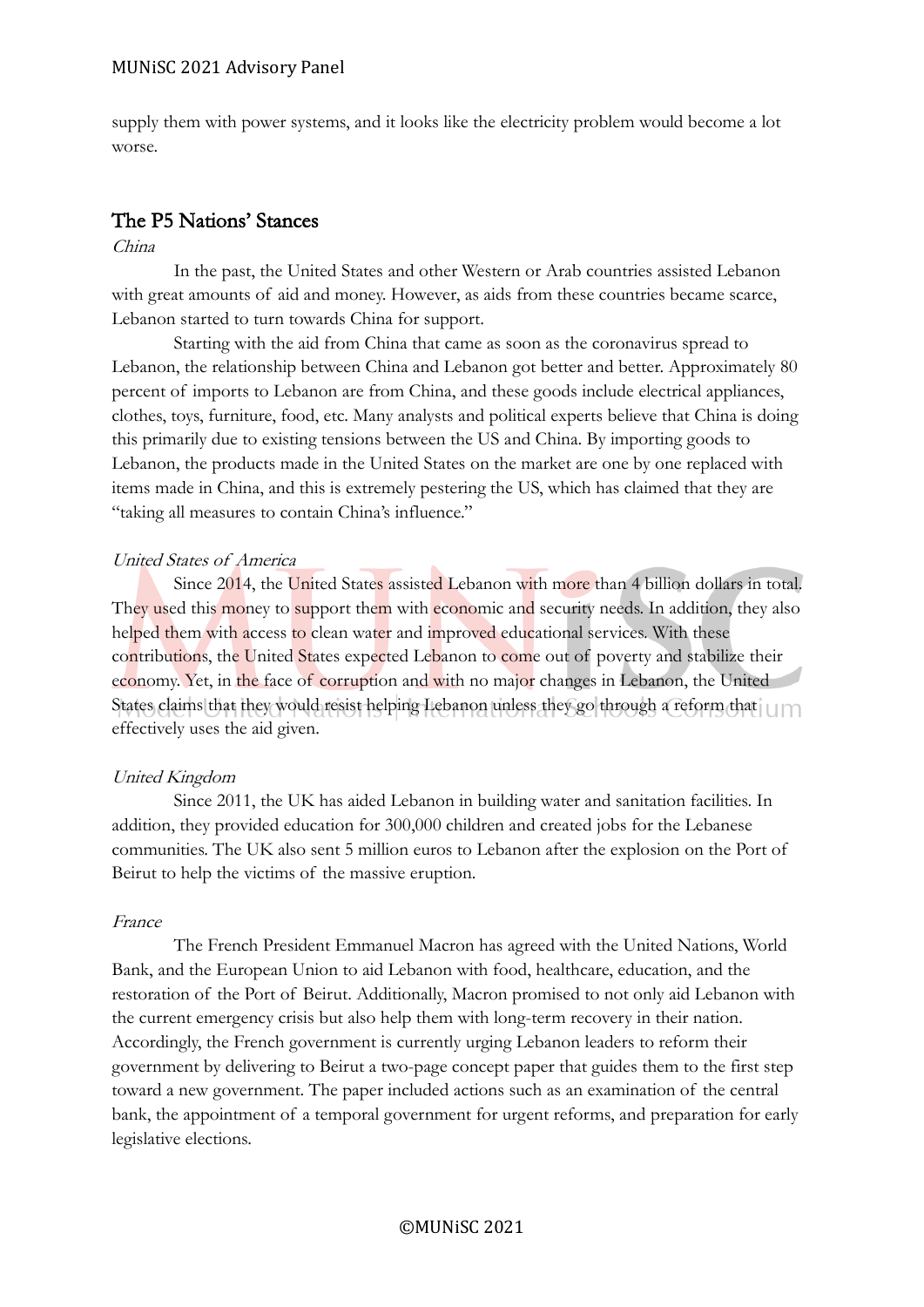#### Russian Federation

Russia has a regional interest in Lebanon as a main landmark on the East Mediterranean. Therefore, Russia maintains a strong tie with Lebanon's political elites. After the explosion in Beirut, Russia's President Vladimir Putin sent condolences, humanitarian aid, and even Russia's emergency and healthcare ministries to Lebanon. In addition, in support of Lebanon's officials, Russia strongly opposed an international examination of the explosion.

#### Possible Solutions

There are lots of aspects to the crisis in Lebanon, and it will be hard to address every single corruption case or cause of revolution at once. Yet, some major corruption cases and their possible solutions that must be focused on are the following:

#### Economic Crisis: Capital Control Act

The constant decrease in the value of the Lebanese pound is making the economy more and more unstable, and the fluctuation of the economy is often the source of corruption in Lebanon. One solution to this problem is to let the Lebanese government pass the "Capital Control Act." By implementing such a law, the government could be more transparent in its outflow of capital to the citizens and be more effective in controlling exchange rates. This law would help build more trust in the Lebanese fiscal system and the rule of law, which would improve the control of capital.

#### Political Crisis: Transparency and Accountability

Sectarianism is part of a tradition in the Lebanese government. This type of political rule has been implemented in Lebanon for a long time; therefore, a simple resignation of the political elites would not make any changes. Yet, changing the whole political system itself would take a long time, and many experts are claiming that we should take small steps to this reform.

One crucial step that must be taken by the Lebanese government would be ensuring transparency and accountability for the citizens. Currently, Lebanon scores 28 out of 100 in the Transparency International's Corruption Perception Index, and 68 percent of the citizens claim that most of their political elites are involved in corruption. Thus, by publicly disclosing the actions and decisions made among the officials, many believe that there would be a reduction in corruption in Lebanon.

#### Famine: Aiding the Farmers

Many farmers currently living in Lebanon do not have enough money to harvest and are not motivated to plant any crops since they do not receive any credit for doing such work. Therefore, Lebanon has to support the farmers to escape the famine loom. For instance, they should aid farmers to become more directly connected to the market so that they can easily sell their products and earn revenue. Donations can also be made for these farmers to constantly encourage them to plant more foods for the community.

#### Glossary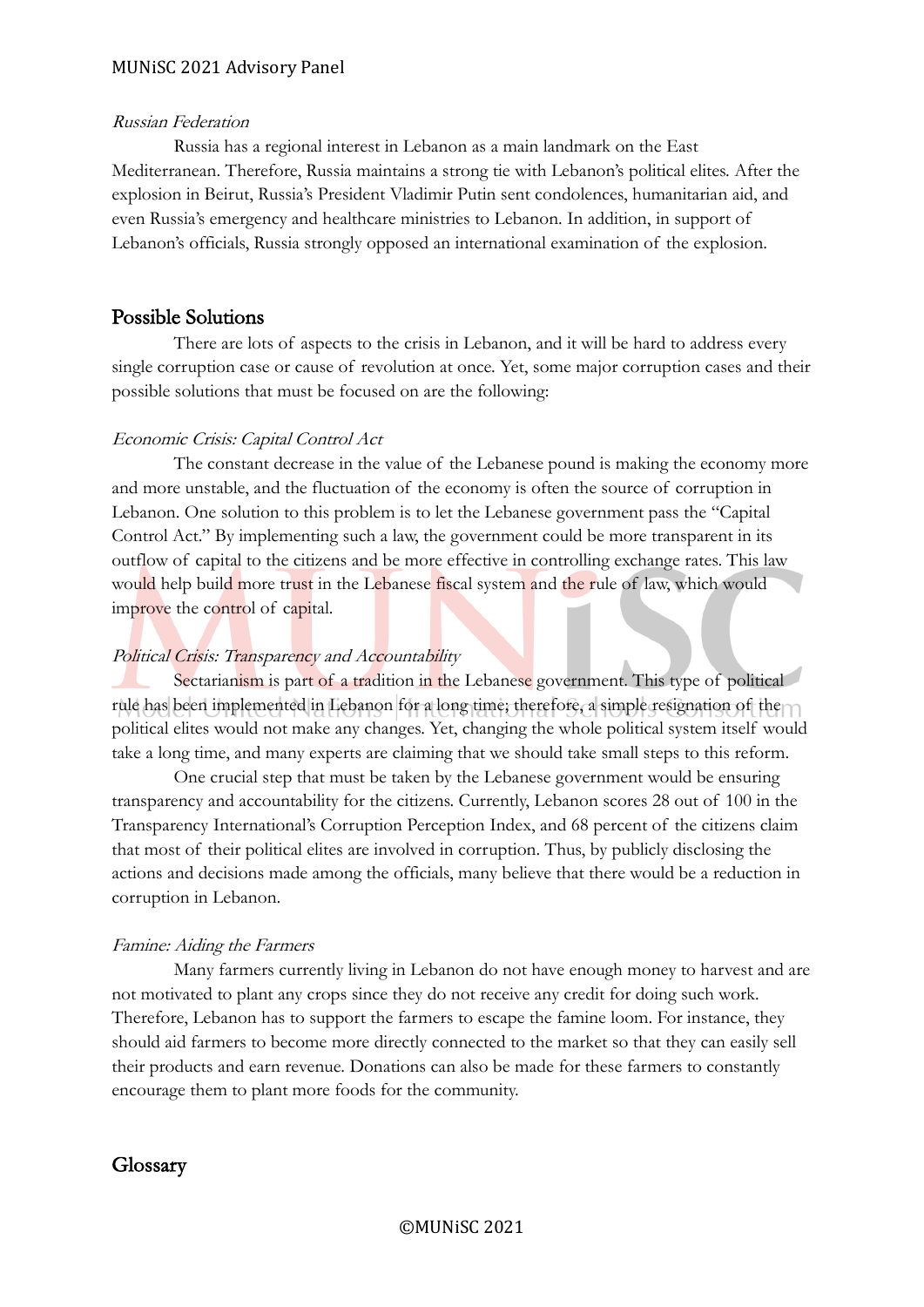Thawra: revolution in Arabic

Sectarianism: share of power across different religious sects or parties in a government

Zuama: the word Lebanese use to call their political leaders

World Food Programme (WFP): an organization that is part of the United Nations that help save hungry children and provide nutritious meals to families

#### Timeline

<sup>1944</sup>– Lebanon earns independence from France.

<sup>1975</sup>– Lebanon initiates a civil war.

October 1989 – The Muslims, Christians, and other religious officials sign the Taif agreement to halt the war. The first sectarian government is established.

October 1990 – The civil war officially ends.

<sup>2013</sup>– Lebanon accepts an influx of refugees from Syria.

<sup>2019</sup>– A big wildfire starts in a warehouse that stores cooking oil.

October 2019 – A nationwide Lebanese Revolution starts.

February 2020 – The COVID-19 pandemic spreads to Lebanon.

August 2020 – Ammonium nitrate in the Port of Beirut.

# Model United Nations | International Schools Consortium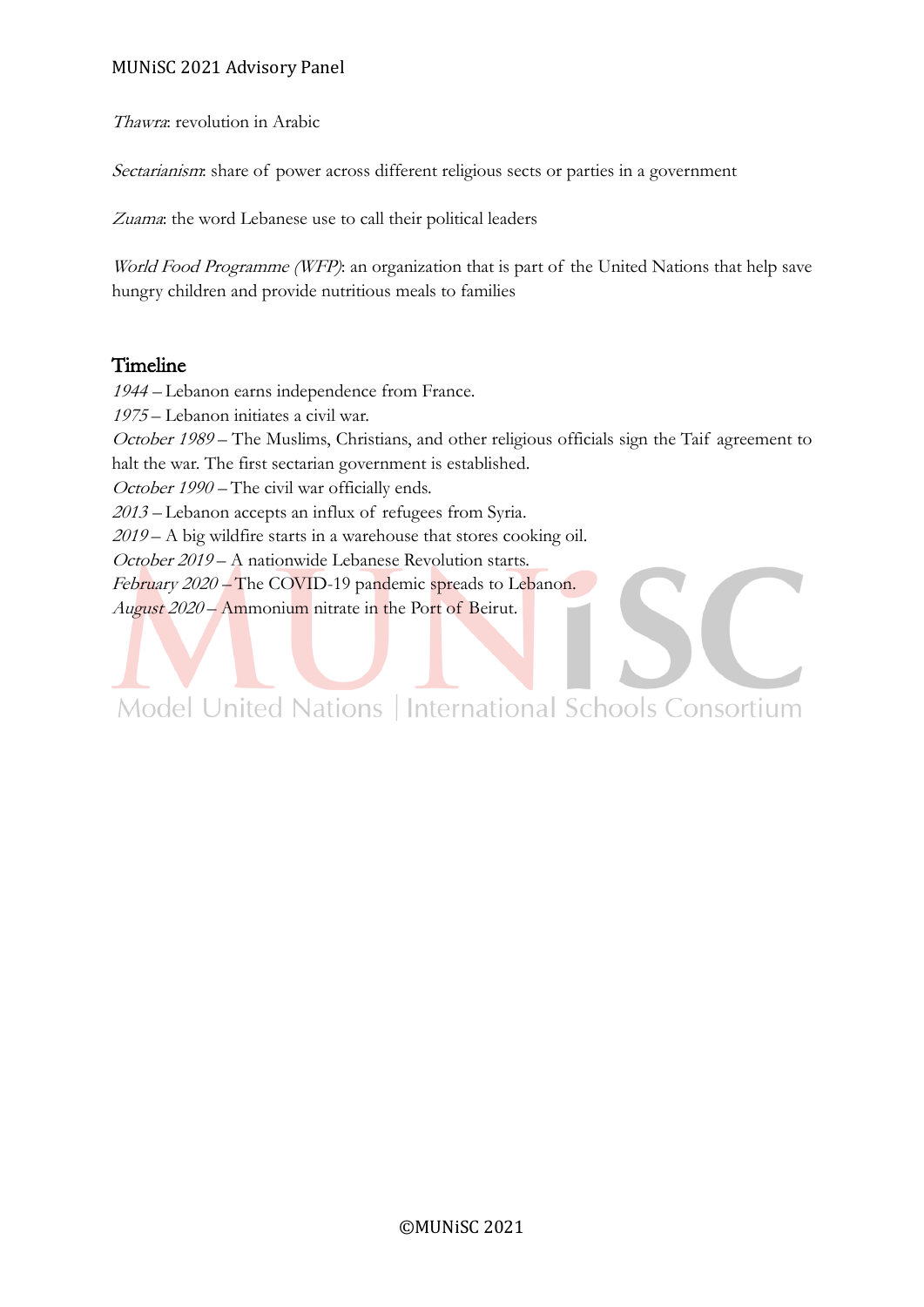#### Sources

- "Beirut Blast Worsens Lebanon's Already Concerning Food Crisis." TIMEP, timep.org/commentary/analysis/beirut-blast-worsens-lebanons-already-concerningfood-crisis/.
- Bishara, Hakim. "Forensic Architecture Release an Investigation of the Beirut Port. Explosion." Hyperallergic, 19 Nov. 2020, hyperallergic.com/602313/forensicarchitecture-release-an-investigation-of-the-beirut-port-explosion/.
- Deutsche, Welle. "Opinion: Lebanon's Worst Enemy Is Its Own Government: DW: 08.08.2020." DW.COM, www.dw.com/en/opinion-lebanons-worst-enemy-is-its-owngovernment/a-54499161.
- Dhenin, Marianne, and Marianne Dhenin. "How the Lebanese Diaspora Is Mobilizing. Against Food Insecurity at Home." Yes! Magazine, 8 Sept. 2020, www.yesmagazine.org/economy/2020/09/08/lebanon-food-shortage/.
- "Ensuring That No One Is Left behind Lifting People out of Poverty and Addressing Basic. Needs .:. Sustainable Development Knowledge Platform." United Nations, United Nations,

sustainabledevelopment.un.org/index.php?page=view&type=20000&nr=294&menu=29 93.

- "For Lebanon, the Only Way out Is Either Revolution or Reform." Atlantic Council, 14 Aug. 2020, www.atlanticcouncil.org/blogs/menasource/for-lebanon-the-only-way-out-iseither-revolution-or-reform/.
- Houssari, Najia. "Is It China's Turn to Wield Influence over Lebanon?" Arab News, 12 Aug. 2020, www.arabnews.com/node/1683276/middle-east.
- "How to Save Lebanon from Looming Hyperinflation." The National,
- Mocwww.thenationalnews.com/opinion/comment/how-to-save-lebanon-from-loominghyperinflation-1.1056755.
- Hubbard, Ben. "Lebanon's Economic Crisis Explodes, Threatening Decades of. Prosperity." The New York Times, The New York Times, 10 May 2020, www.nytimes.com/2020/05/10/world/middleeast/lebanon-economic-crisis.html.
- Karam, Patricia. "Can Lebanon Rebuild Not Just Beirut, but Its Broken Political. System?" World Politics Review, www.worldpoliticsreview.com/articles/29024/inlebanon-corruption-has-broken-the-political-system-can-it-be-rebuilt.
- "Lebanon at Risk of Increased Water Shortage: Report." The Daily Star Newspaper Lebanon, www.dailystar.com.lb/News/Lebanon-News/2018/Mar-05/440341-lebanon-at-risk-ofincreased-water-shortage-report.ashx.
- Melamedov, Grigory. "Why Russia Wants Lebanon." Middle East Forum, Middle East. Forum, www.meforum.org/60026/why-russia-wants-lebanon.
- "More than Half of Lebanon Living in Poverty, Says UN." Middle East Monitor, 20 Aug. 2020, www.middleeastmonitor.com/20200820-more-than-half-of-lebanon-living-in-povertysays-un/.
- Office, Foreign & Commonwealth. "UK to Send Emergency Relief to Lebanon." GOV.UK, GOV.UK, 5 Aug. 2020, www.gov.uk/government/news/uk-to-send-emergency-relief-tolebanon.
- Press, Associated. "Lebanon Looks to China as US, Arabs Refuse to Help in Crisis." The.

#### ©MUNiSC 2021